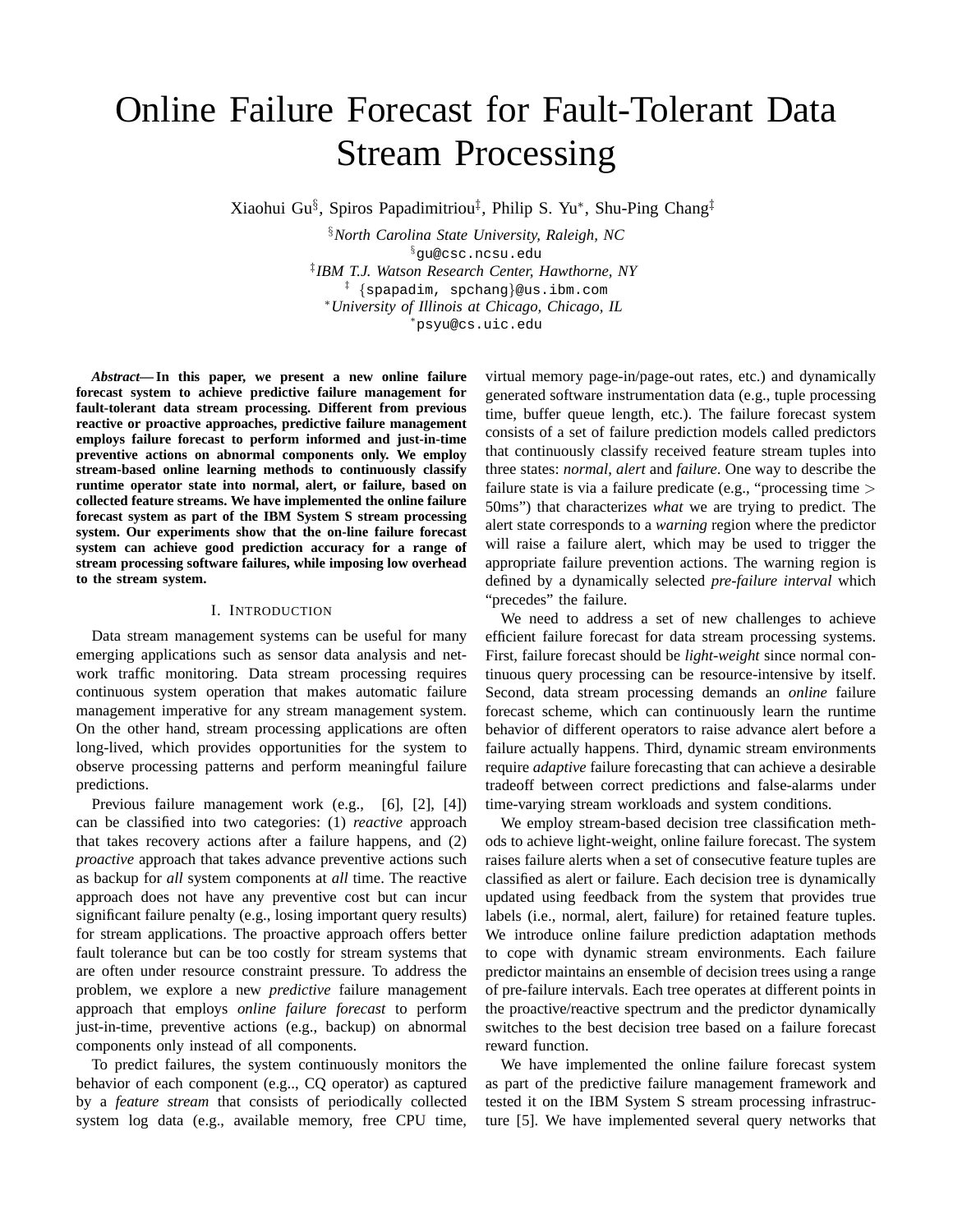can process real data streams using different continuous query (CQ) operators (e.g., join, split, merge). The experimental results show that our online failure prediction schemes can achieve good prediction accuracy for several common software faults.

# II. ONLINE FAILURE FORECAST

#### *A. Approach Overview*

To perform online failure forecast, the predictor continuously collects feature metrics and classifies received feature tuples into three possible states: *normal*, *alert*, and *failure*. The *failure* state can be described with a predicate that characterizes *what* we are trying to predict and may be related to SLO violations (e.g., "processing time > 50ms," or "number of output tuples < 100/sec."). The *alert* state corresponds to a *pre-failure interval* of duration PF that "precedes" the failure. Everything else belongs to the normal state.

Our online failure forecast system mainly consists of *monitoring* and *analysis* components, illustrated by Figure 1. The monitoring components are typically co-located with query components and are responsible for collecting feature streams by periodically sampling system log files and software instrumentation sensors. The sampling rate is dynamically adjusted based on the feedback (i.e., prediction result) from the analysis components. The analysis components maintain a compact training data set using reservoir sampling and perform failure prediction by classifying received feature tuples into different states. To achieve best failure prediction reward in dynamic stream environments, the system labels training data using different pre-failure intervals  $PF$  to create an ensemble of decision tree classifiers. These classifiers "compete" by essentially operating at different trade-off points on the reactive/proactive spectrum. At any given moment, the tree with the largest reward value is selected as the primary classifier. This scheme allows us to inexpensively switch to the best classifier appropriate for the current stream conditions. The analysis components can be located on a different host from the monitored component for fault-tolerance and load balancing. The failure forecast system generates alerts that allow other predictive failure management components to take preventive actions on abnormal components and, conversely, receives feedback from them to calculate prediction accuracy (i.e.,  $A_D$  and  $A_F$ ) for performing adaptations. II. ONLINE FAILURE FORECAST<br>
A. Approach Overview<br>
To perform online failure forecast, the predictor continu-<br>
To perform online failure forecast, the predictor continu-<br>
luples into three possible stants: and classifies

## *B. Classification Method*

Among many statistical machine learning methods such as decision trees, Gaussian mixture models, or support vector machines, we chose decision trees since they produce rules with direct, intuitive interpretation by non-experts. Thus, the predictor can not only raise advance failure alerts but also provide cues for possible failure causes. Each decision tree classifier is trained on historical measurement data, which are appropriately labelled with "normal", "alert", or "failure". The system can label feature tuples as normal or failure based on the failure predicate. Then, a set of points preceding the failure



Fig. 1. Online failure forecast using stream-based learning methods.

The decision tree is trained using feature tuples from all three states. Periodically, as the history grows based on feedback from the system, the decision tree is updated if its accuracy is low. For state classification, decision trees essentially apply a sequence of threshold tests on the features. The inductive bias of decision trees consists of a restriction to isothetic (i.e., axis-parallel) decision boundaries, as well as a preference for the shortest trees. The first assumption is reasonable in our context, since system state can be successfully characterized by such isothetic boundaries (i.e., threshold tests). Additionally, seeking the smallest set of such tests that can separate the states is desirable for reasons of simplicity, interpretability as well as performance.

## *C. Feature Selection*

Examining a single metric in isolation is not desirable because the metric(s) involved in the failure predicate may be insufficient to capture "abnormal behavior" early enough to issue an advance alert. For example, say we want to issue an alert for query processing hot-spots, which might be characterized by, e.g., "processing time  $> 50$ ms", and which may be due to memory or buffer exhaustion. The problem is that this predicate is often violated suddenly. Consequently, it is impossible, even for a human, to predict processing hotspots early enough by examining the processing time alone. However, there are often other metrics that can provide early indication of potential problems. In this example, available free memory and buffer queue length are two such metrics, which are gradually exhausted. Therefore, an intelligent predictor wishing to predict processing hot-spots, would actually watch out for suspect trends not in processing time, but in memory utilization (and possibly other metrics, e.g., number of transactions processed, etc). In order to effectively and automatically discover the appropriate features for prediction, the classifier has to incorporate multiple features in the early stages. Thus, the initial set of features is a superset of those containing information that can classify what is normal and what isn't. From an initial large set of features, we will select just those appropriate for state classification. An additional benefit of decision trees is that they inherently do this, by seeking the shortest possible tree that explains the data. Additionally, we employ ten-fold cross-validation to select those features with best predictive power.